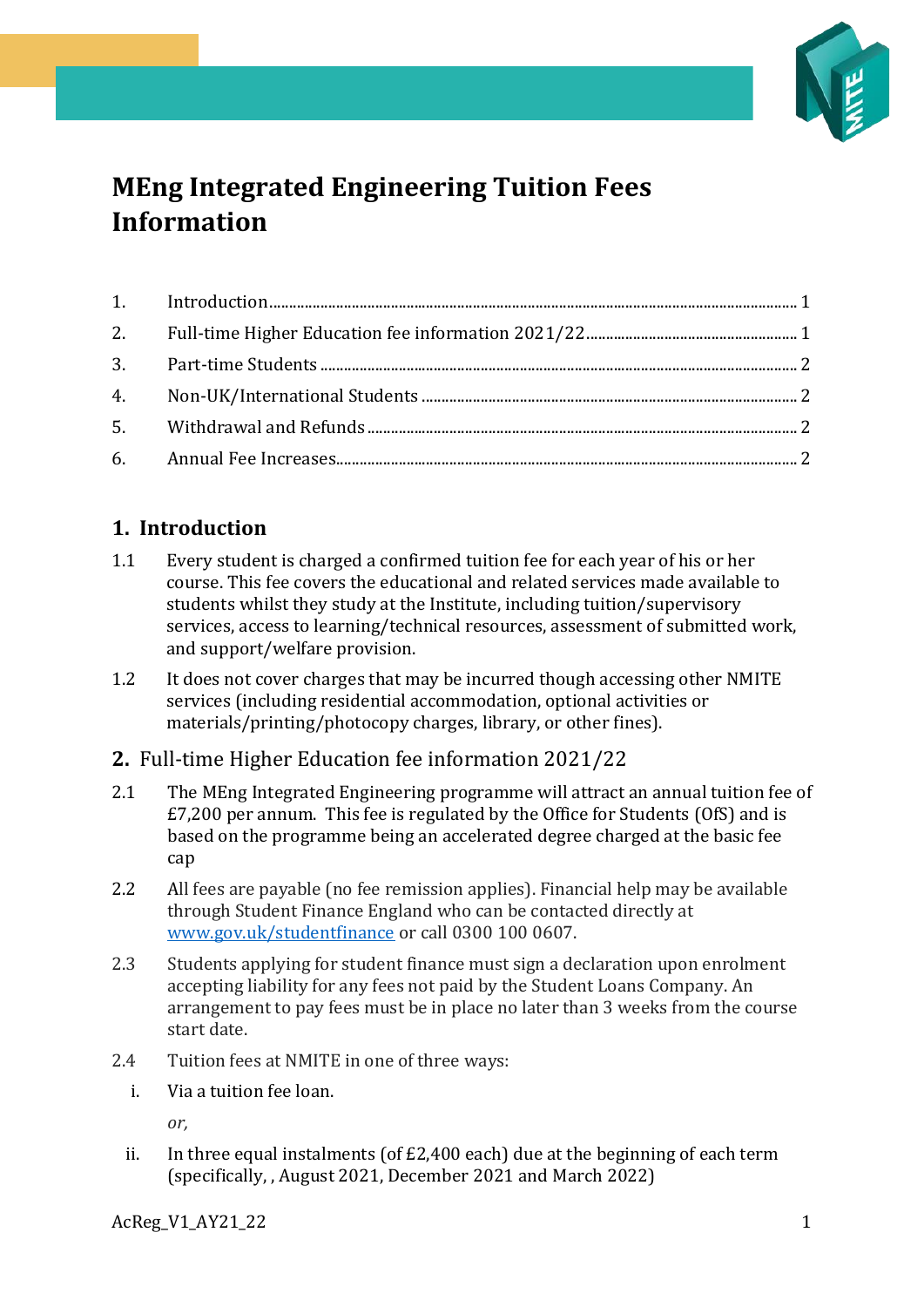

*or,*

iii. Via the support of an employer or sponsor – for which a letter of authorisation must be provided to NMITE upon enrolment.

#### <span id="page-1-0"></span>**3. Part-time Students**

3.1. The MEng Integrated Engineering programme is only available as a full-time option.

## <span id="page-1-1"></span>**4. Non-UK/International Students**

- 4.1. NMITE will not be able to accept international students until it has a Tier 4 Sponsor Licence with UK Visas and Immigration.
- 4.2 Non-UK students who have existing immigration permissions to study in the UK should contact NMITE for advice about their Fee Status - [Registrar@nmite.ac.uk](mailto:Registrar@nmite.ac.uk)

### <span id="page-1-2"></span>**5. Withdrawal and Refunds**

- 5.1 The date of withdrawal will be the date at which scheduled learning, teaching and assessment activities and other on-going engagement with NMITE ends.
- 5.2 It is the student's responsibility to formally notify NMITE of their withdrawal at the point at which they leave the course, as failure to do so could result in increased fee liability.
- 5.3 In the absence of secured funding prior to withdrawal, the fees remain payable as per the mechanism set below.
- 5.4 Students who withdraw prior to the end of the third week of the first term will not be liable for any tuition fees.
- 5.5 Students who withdraw prior to the end of their first term will be liable for 25% of the tuition fee.
- 5.6 Students who withdraw after the start of term 2 but prior to the end of term 2 will be liable for 50% of the tuition fee.
- 5.7 Students who withdraw after the start of term 3 will be liable for 100% of the tuition fee.
- 5.8 Any refund will be made back to the original source of payment.
- 5.9 Any student who is considering withdrawing from their studies as a result of financial hardship should contact the Academic Registrar for advice and support as the soonest opportunity - [Registrar@nmite.ac.uk](mailto:Registrar@nmite.ac.uk)

#### <span id="page-1-3"></span>**6. Annual Fee Increases**

- 6.1. Where UK/EU students are subject to regulated fees, the annual increase cannot exceed the UK government's maximum regulated tuition fee limit set for the relevant academic year. Normally the UK government gives prior warning of any changes to regulated fees.
- 6.2 For all other students not subject to regulated fees, tuition fees are subject to a maximum annual increase of the higher of 5% or RPI. NMITE will publish fee